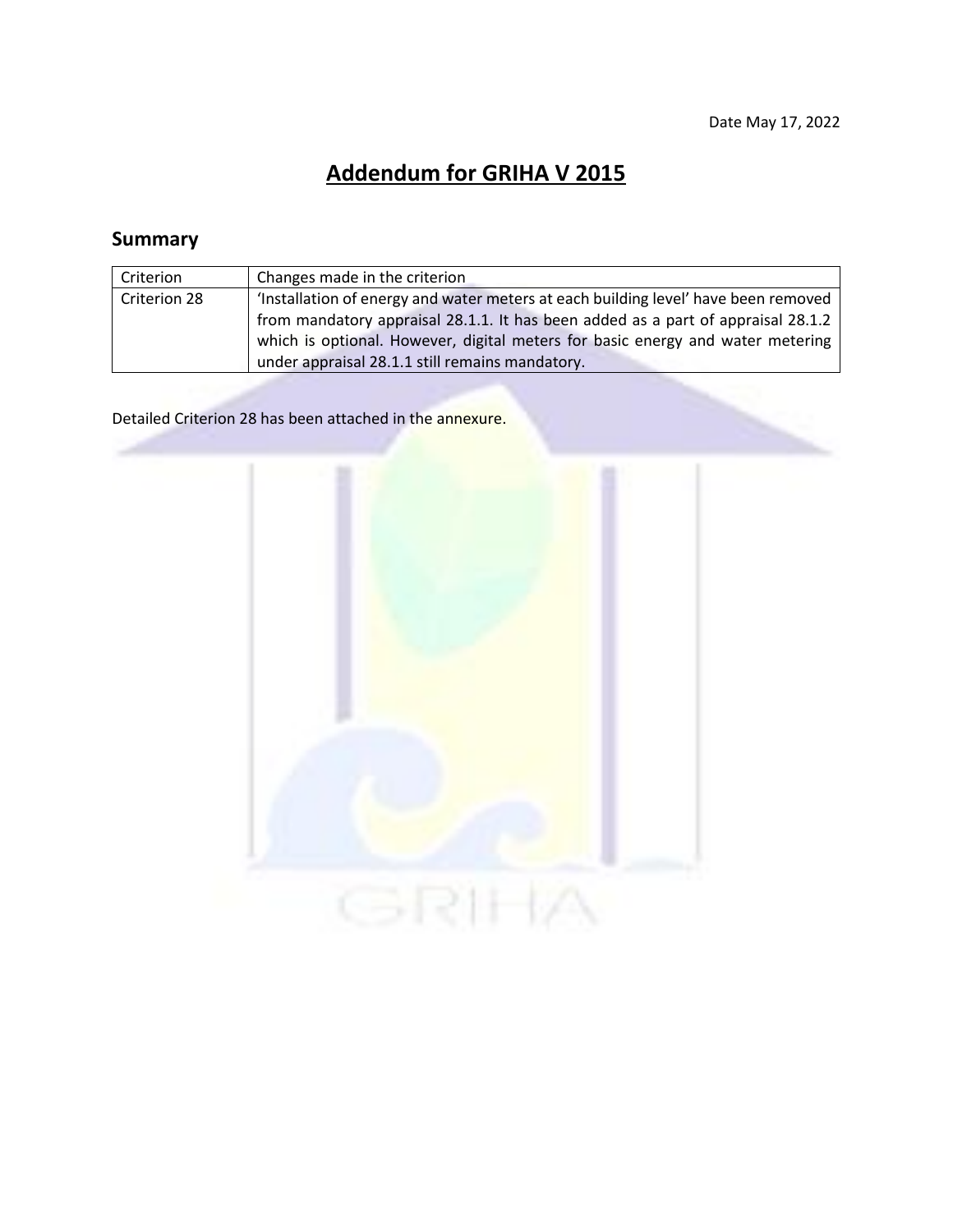# **Criterion 28: Smart metering and monitoring**

## **Intent:**

The intent of this criterion is to promote smart metering and monitoring of energy and water consumption on-site to analyze the performance of the building.

**Maximum Points: 8**

### **Appraisals:**

28.1.1: Comply with the following Basic metering requirements of GRIHA

**– Mandatory**

| <b>Basic Metering Requirements</b>                |                                                   |  |  |
|---------------------------------------------------|---------------------------------------------------|--|--|
| <b>Energy Water</b>                               | Water                                             |  |  |
| Ensure regular monitoring of the project's energy | Ensure regular monitoring of the project's water  |  |  |
| consumption by installing digital meters at the   | consumption by installing digital meters at the   |  |  |
| following point sources at the project level:     | following point sources at the project level for: |  |  |
| Utility grid<br>٠                                 | <b>Municipal Supply</b><br>$\bullet$              |  |  |
| On-site renewable energy system<br>٠              | <b>Borewell</b><br>$\bullet$                      |  |  |
| Diesel Genset, Gas Genset etc.<br>٠               | <b>Treated water outlet from STP</b><br>$\bullet$ |  |  |
|                                                   | Captured rainwater                                |  |  |

### 28.1.2: Comply with Extended metering requirements as mentioned in the table

|                                                  | $-2$ points                                   |  |  |
|--------------------------------------------------|-----------------------------------------------|--|--|
| <b>Extended Metering Requirements</b>            |                                               |  |  |
| <b>Energy Water</b>                              | Water                                         |  |  |
| Sub-meter the following points to monitor energy | Sub-meter at the following points to monitor  |  |  |
| consumption:                                     | water consumption:                            |  |  |
| Commercial/Institutional:                        | <b>Irrigation</b>                             |  |  |
| HVAC central plant-AHU, Cooling<br>$\circ$       | <b>Cooling Tower</b>                          |  |  |
| tower, Chillers (BTU<br>meters)                  | STP/WTP/ETP                                   |  |  |
| distributed<br>and/or<br>units                   | Each building level                           |  |  |
| (split/window ACs)                               | Each apartment/commercial tenant<br>$\bullet$ |  |  |
| Lighting (Indoor and outdoor)<br>$\circ$         |                                               |  |  |
| <b>UPS</b><br>$\Omega$                           |                                               |  |  |
| Basement parking lighting<br>$\circ$             |                                               |  |  |
| Each building level<br>$\circ$                   |                                               |  |  |
| Residential:                                     |                                               |  |  |
| For Basement Parking Lighting,<br>$\circ$        |                                               |  |  |
| Community/Recreation<br>center,                  |                                               |  |  |
| Water pumping, Outdoor Lighting                  |                                               |  |  |
| Lifts and common areas<br>$\circ$                |                                               |  |  |
| Each building level<br>$\circ$                   |                                               |  |  |
| Each apartment/commercial<br>$\circ$             |                                               |  |  |
| tenant                                           |                                               |  |  |